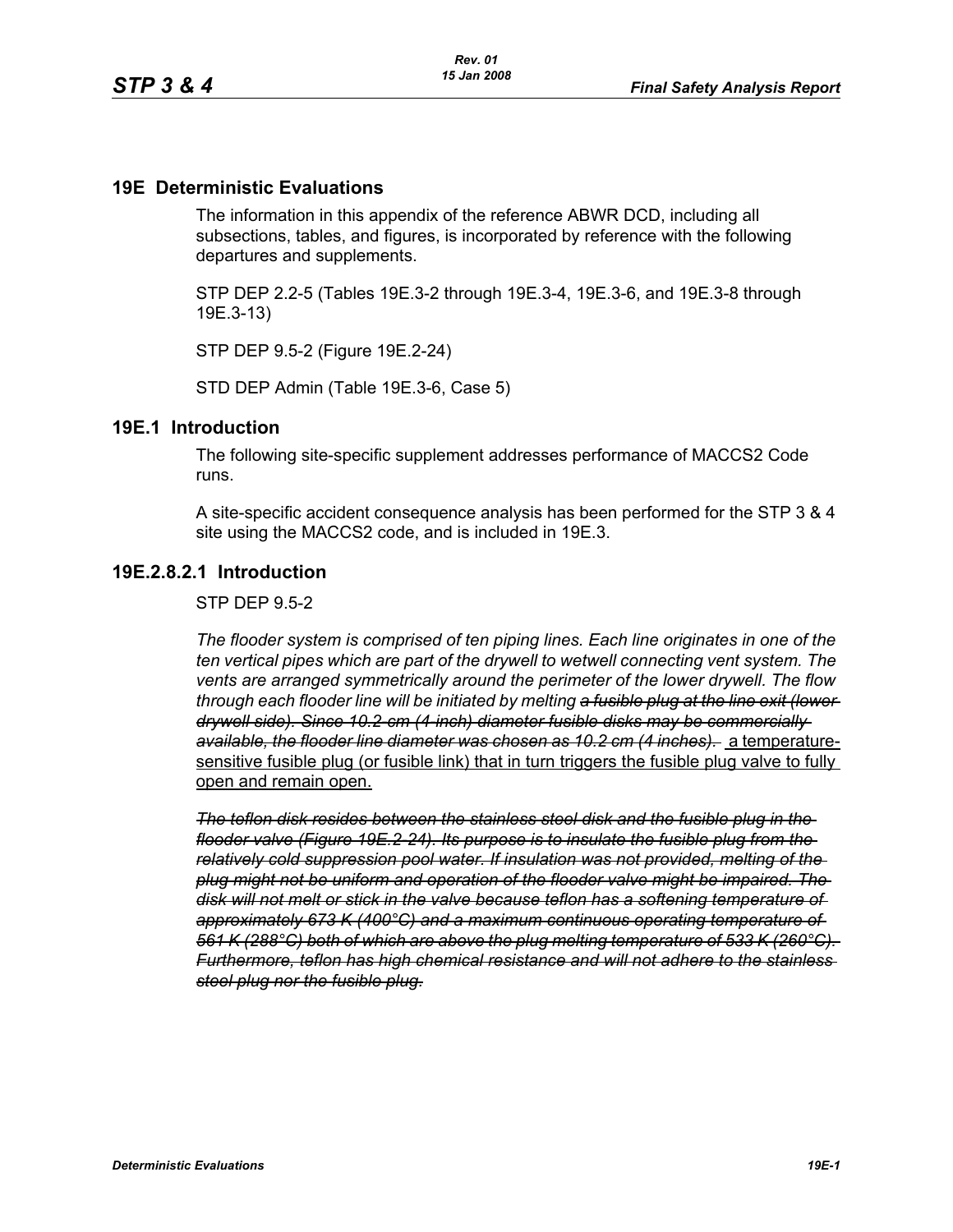# **19E.2.8.2.6 Valve Opening Time**

STP DEP 9.5-2

*The basic configuration of the fusible plug valve is shown in Figure 19E.2-24. The plastic cap has a melting point much lower than that of the fusible plug. Flow initiation occurs when the small annular groove, 2.0 mm in depth, melts. Hydrostatic pressure then expels the remainder of the plug, the stainless steel disk and the teflon disk.*

*The valve opening time is the time required to melt the fusible metal in the annular groove. To estimate the opening time, a calculation has been made for a pure bismuth plug. Bismuth was used because it has the closest melting point to 533 K.*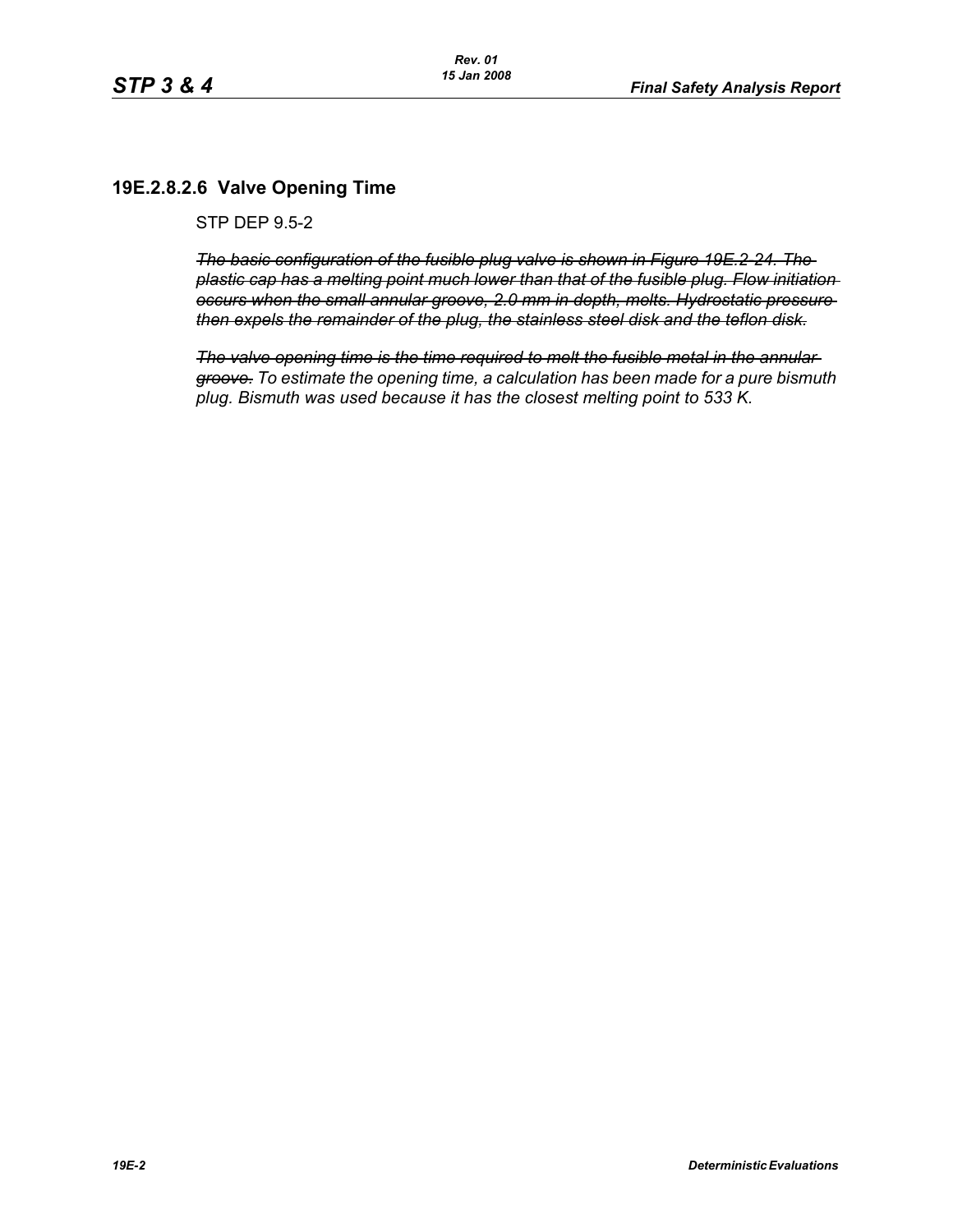*Rev. 01 15 Jan 2008*

**Figure 19E.2-24** *Flooder Valve Assembly* **Not Used**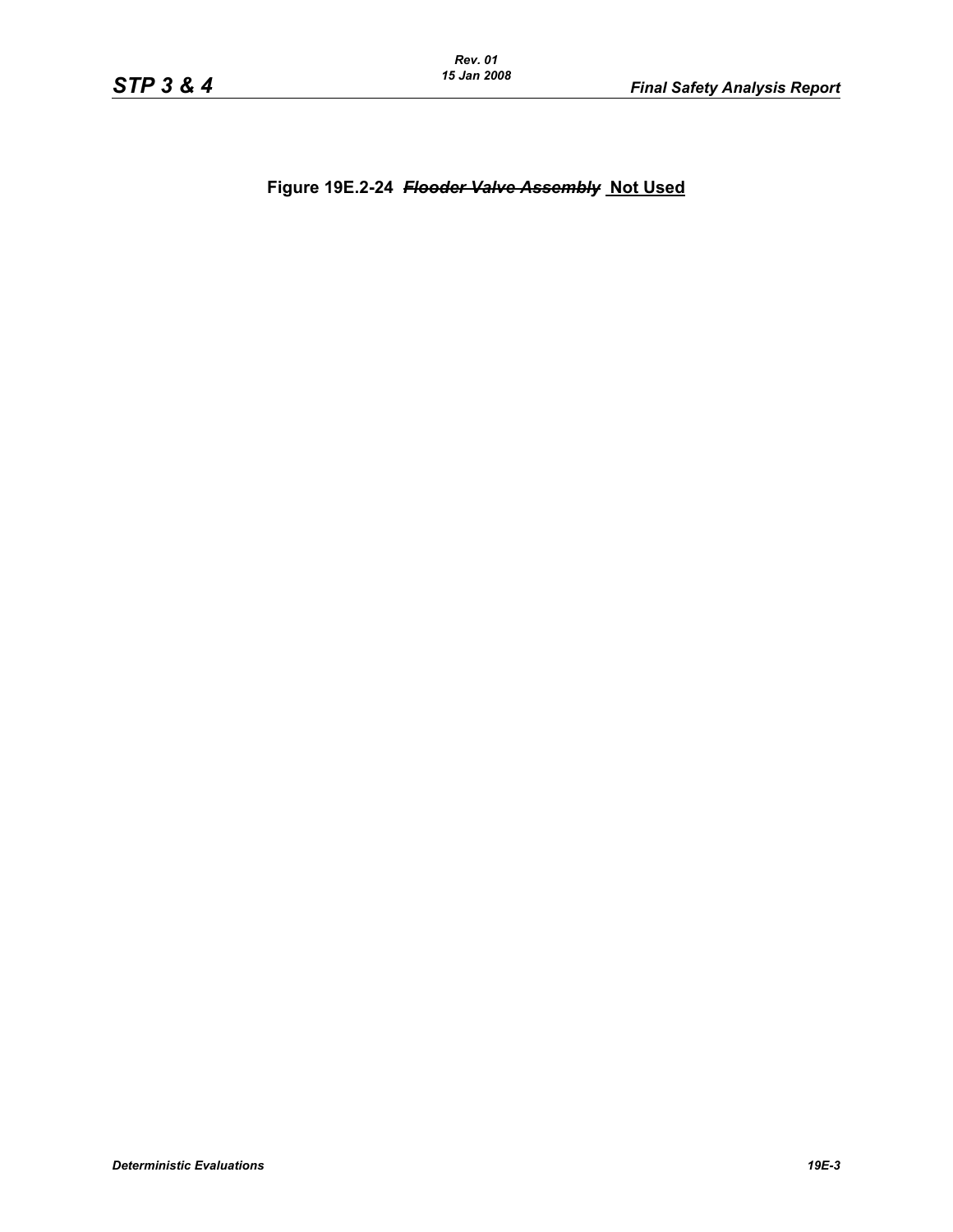# **19E.3 Consequence Analysis**

STP DEP 2.2-5

*The CRAC-2 computer code (Reference 19E.3-1) was used* in the ABWR SSAR *to determine the consequences of potential reactor accidents. The CRAC code evaluates offsite dose and consequences for each accident category over a range of possible weather conditions and evacuation assumptions. The CRAC code models are described in Reference 19E.3-2.* 

The MACCS2 computer code (Reference 19E.3-10) was used to evaluate the impacts of severe accidents at STP 3 & 4 on the surrounding public by analyzing the atmospheric transport and deposition under time-variant meteorology, short- and longterm mitigative actions and exposure pathways, deterministic and stochastic health effects, and economic costs. *The rationale for site related input selection is presented in Subsection 19E.3.1. This data and data from the plant performance analysis is presented in Subsection 19E.3.2. The calculated results are compared to the goals in Subsection 19E.3.3.*

# **19E.3.1.1 Meteorology**

STP DEP 2.2-5

For the MACCS2 STP 3 & 4 consequence evaluation, the STP site-specific meteorological data files suitable for use with the MACCS2 code were obtained from the STP 3 & 4 site analysis team and the National Weather Service (NWS) Palacios Municipal Airport station. Sequential hourly onsite verified data (including wind speed, wind direction, and stability class) for the years 1997, 1999, and 2000 were supplied by the STP 3 & 4 site analysis team. Precipitation data (including air temperature and dew point) for the years 1997 – 2001 were obtained from the NWS Palacios Municipal Airport Station. The use of this site-specific data is discussed in Reference 19E.3-10.

# **19E.3.1.2 Population**

STP DEP 2.2-5

For the MACCS2 STP 3 & 4 consequence evaluation, the NRC's SECPOP2000 code was used to develop regional populations corresponding to each regional meteorology. These population figures were then projected to the year 2060 using Texas Office of State Demographer county growth rates, for use as input to the MACCS2 program. The population values used are given in Table 19E.3-2.

# **19E.3.1.3 Evacuation**

STP DEP 2.2-5

For the MACCS2 STP 3 & 4 consequence evaluation, the evacuation parameters used in this study are given in Table 19E.3-3. Five percent of the people are assumed not to evacuate. Ninety-five percent are assumed to wait 2 hours after notification to begin to evacuate and then move radially outward at 2.73 meters per second (6.1 mph).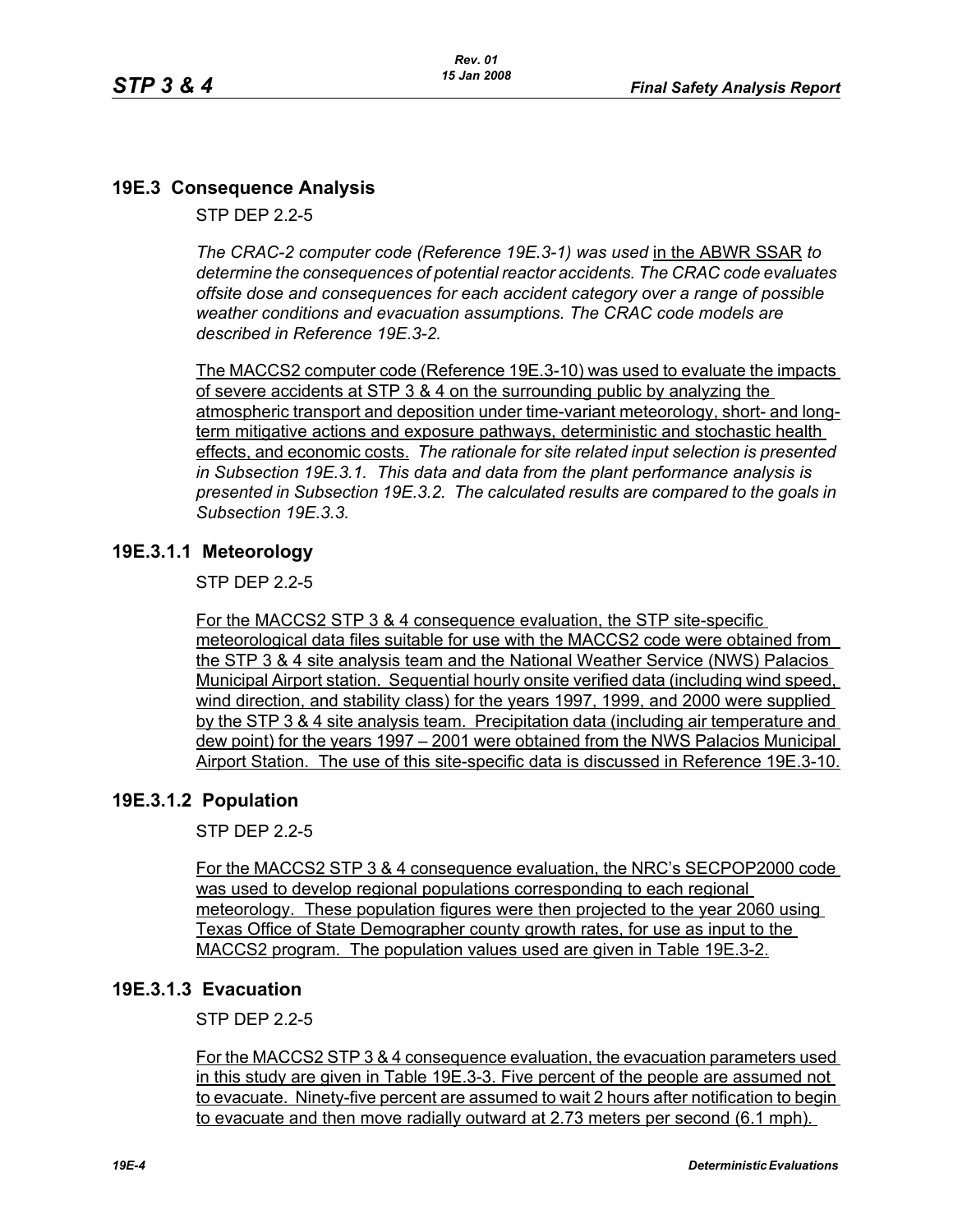Values used for shielding were the standard MACCS2 assumptions. Definitions for the parameters given in Table 19E.3-3 are provided in Table 19E.3-4.

These evacuation assumptions were used for individual and societal risk calculations. For the purposes of evaluating dose levels for comparison to the dose goal (Subsection 19E.3.3.1 item 3), the standard MACCS2 assumptions for the population's actions during a general emergency were applied to the dose goal calculation. It is assumed that 95% of the EPZ population evacuate with 5% that do not evacuate. The non-evacuating population is assumed to have normal shielding protection (e.g., cloud shielding factor  $= 0.75$ , skin protection factor  $= 0.41$ ) and the evacuees have no protection.

## **19E.3.1.4 Agriculture and Economy**

STP DEP 2.2-5

Site-specific information on the distribution of agriculture and associated economics was gathered from the 2002 National Census of Agriculture county data for those counties within 50 miles of STP. The distribution of the MACCS2 required agriculture and economic data was derived by considering the fraction of each county within the 50-mile model domain and within each of its 160 sub-areas (16 directions \* 10 distances). The data includes spatial distributions of land fraction and 50-mile farmland devoted to specified crop types (e.g., grains, leafy vegetables). Associated economic data, distributed about the site analogously to the population, includes total farm sales, farm sales from dairy production, fraction of land devoted to farming, etc.

Additional area-wide economic data, formulated in 1986; such as cost for a relocated person and farmland decontamination costs were escalated to April 2007 using the consumer price index ratio.

The parameter for area-wide value of farm wealth (dollars/hectare), was calculated from 2002 National Agriculture Census county farm land, building and machinery value statistics. County data was apportioned by the fraction of each county within 50 miles of STP. The parameter for area-wide non-farm wealth (dollars/person), was similarly calculated and was based on 2005 Texas property valuations.

Tables 19E.3-9 through 19E.3-13 show the site-specific agricultural and economic parameters used in this study.

#### **19E.3.2 CRAC and MACCS2 Input Data**

STP DEP 2.2-5 (for change to subsection title 19E.3.2)

#### **19E.3.2.1 Input Which Differs From Standard CRAC/MACCS2 Assumptions**

STP DEP 2.2-5

*The following table describes these inputs.*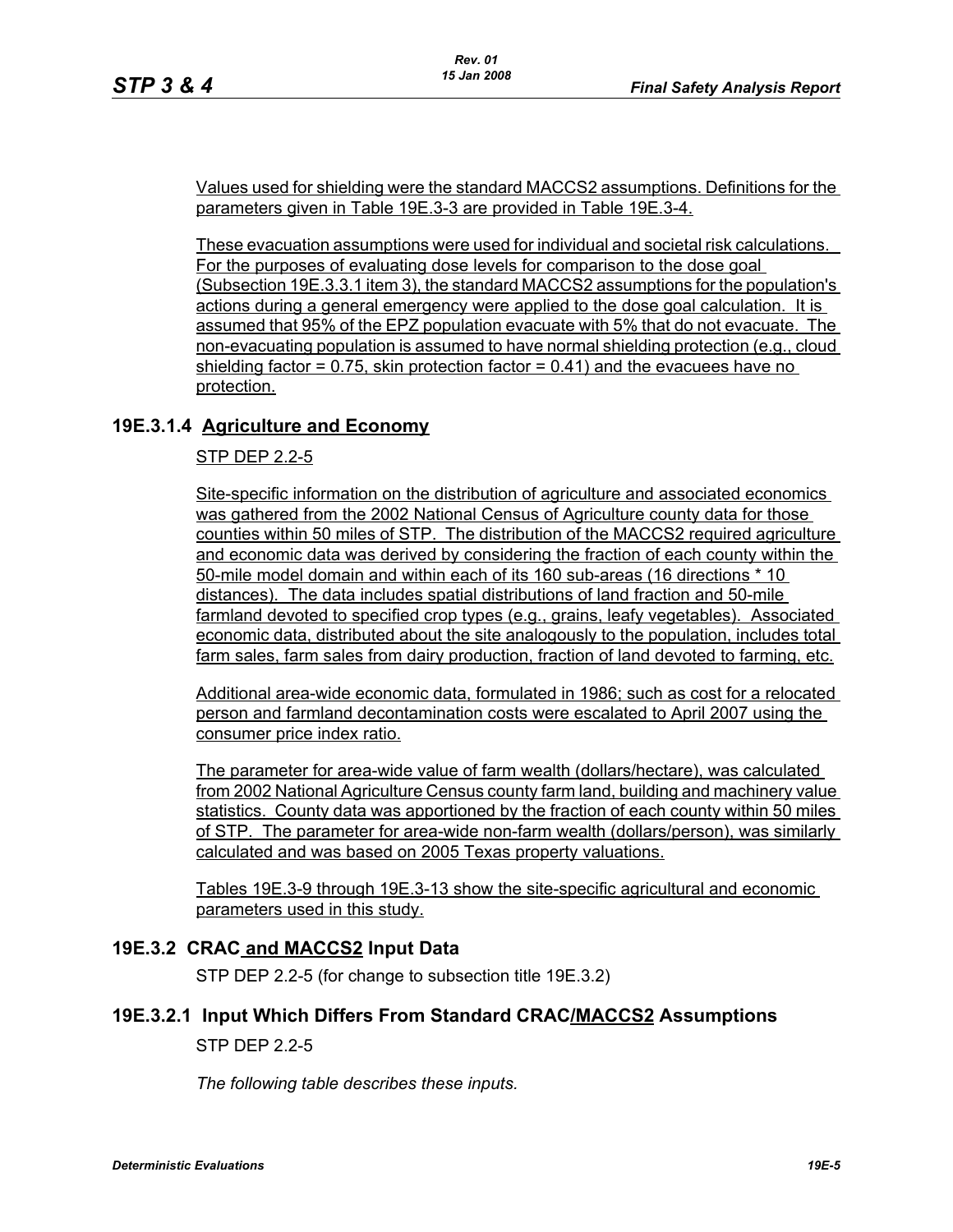| Table    | <i><b>Inputs</b></i>                              |
|----------|---------------------------------------------------|
| 19E.3-2  | <b>Population Density</b>                         |
| 19E.3-3  | <b>Evacuation Parameters</b>                      |
| 19E.3-5  | Site and Reactor Data for Meteorological Modeling |
| 19E 3-6  | Event Release Parameters                          |
| 19E.3-8  | <b>Meteorological Data Collected</b>              |
| 19E.3-9  | Land Fraction                                     |
| 19E.3-10 | <b>Regional Index</b>                             |
| 19E.3-11 | <b>Crop Season and Share</b>                      |
| 19E.3-12 | <b>Regional Economic Data</b>                     |
| 19E.3-13 | Area Wide Wealth                                  |

#### **19E.3.2.2 Input to CRAC/MACCS2 from Performance Analysis**

STP DEP 2.2-5

STD DEP Admin (description of TLL(j))

The plant performance analysis results which are input parameters to the CRAC and or MACCS2 *code are described here and are shown in Table 19E.3-6. These inputs describe the data used which are plant specific and are not related to radiological modeling which is discussed in Subsection 19E.3.1. The plant input parameters are described below with the subsection of the SSAR in which the parameters are developed indicated at the end of each section in parenthesis.*

*For each accident case, which represents the accident sequence listed below it, the following data are used (Table 19E.3-6):*

*Release Category Name, LNAME(j) - Abbreviated name given to release which results from the event. (Subsection 19E.2)*

*Release Probability, P(j) - the probability per year associated with release LNAME(j). (Subsection 10D.4)*

*TL(j) - time(hr) from reactor shutdown (defined as the end of neutron generation) to release to the atmosphere. The value is used to determine isotopic decay prior to release from the plant. For an ATWS event, containment failure is postulated to occur before core damage. Since neutron production may continue up to the time of core melt, TL may be zero for an ATWS event.* The values for this parameter were converted from hours (h) to seconds (s) for use in MACCS2 as parameter PDELAY. *(Subsection 19E.2)*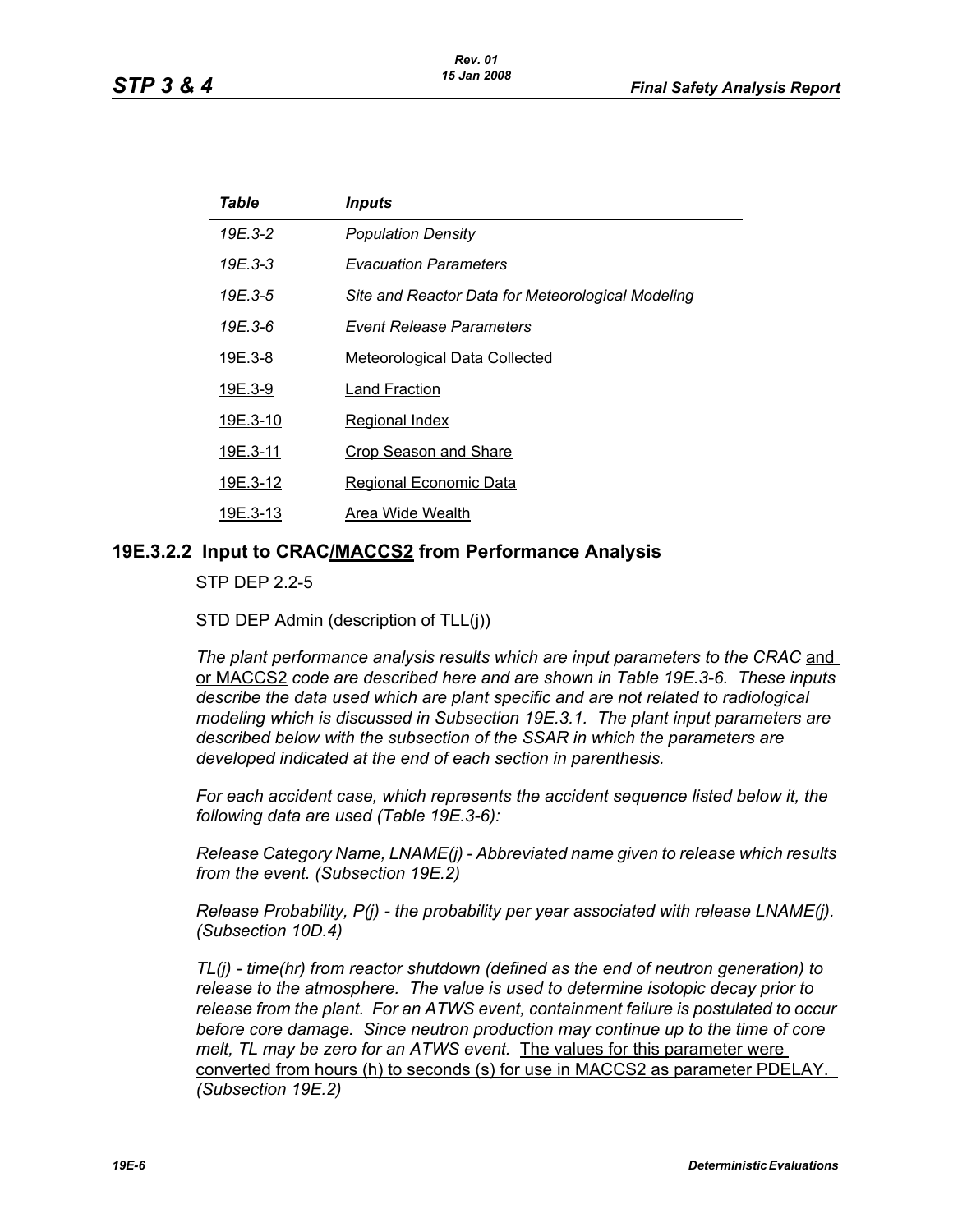*DR(j) - duration of initial release (h) of radionuclides from the plant. This value is used to determine the expansion of the cloud. The maximum value of this parameter is 10 hours (CRAC limitation for plume modeling).* For the MACCS2 STP 3 & 4 consequence evaluation, the maximum value of this parameter is 24 hours. The values for this parameter were converted from hours (h) to seconds (s) for use in MACCS2 as parameter PLUDUR. *(Subsection 19E.2)*

*TLL(j) - warning time (h) between official notification of public and release of radioactivity from the plant. The basis for the warning time is the onset of severe core damage. The emergency action levels specified in Reference 19E.3-6, Appendix I require that a site area emergency be delayed when "delayed* degraded *core with possible loss of coolable geometry" occurs.* This parameter is renamed for use in MACCS2 as parameter PDELAY-OALARM.

OALARM (j) - time (s) at which notification is given to off-site emergency response officials to initiate protective measures for the surrounding population. This MACCS2 specific parameter value is calculated by subtracting PDELAY-OALARM from PDELAY.

*FPR(j) - Sensible heat release rate in calories/s in the release cloud. This value is used to determine the initial buoyancy of the released cloud plume.* The values for this parameter were converted from calories/second (cal/s) to megawatts (MW) for use in MACCS2 as parameter DPLHEAT.

*RH(j) - Plume release height in meters from the ground. If this value is less than the building height, a ground release with building wake effect is assumed. Otherwise, the plume will be buoyed to a height equal to the release height plus a buoyancy height.*  This parameter is renamed for use in MACCS2 as parameter DPLHIT. *(Subsection 19D.5)*

*FLEAK(j,k) - fraction of core inventory at the beginning of the accident for each isotope group which is eventually released into the atmosphere.* This parameter is renamed for use in MACCS2 as parameter RELFRAC. *The standard isotopes groups are:*

- *(1) Noble gases (Kr, Xe)*
- *(2) Not used, originally used for organic iodide*
- *(3) Iodine, including organic iodide*
- *(4) Cesium, including Rb*
- *(5) Tellurium, including Sb*
- *(6) Barium, including Sr*
- *(7) Cobalt, including Mo, Tc, Ru, Rh*
- *(8) Lanthanum, including Y, Zr, Nb, Ce, Pr, Nd, Np, Pu, Am, Cm*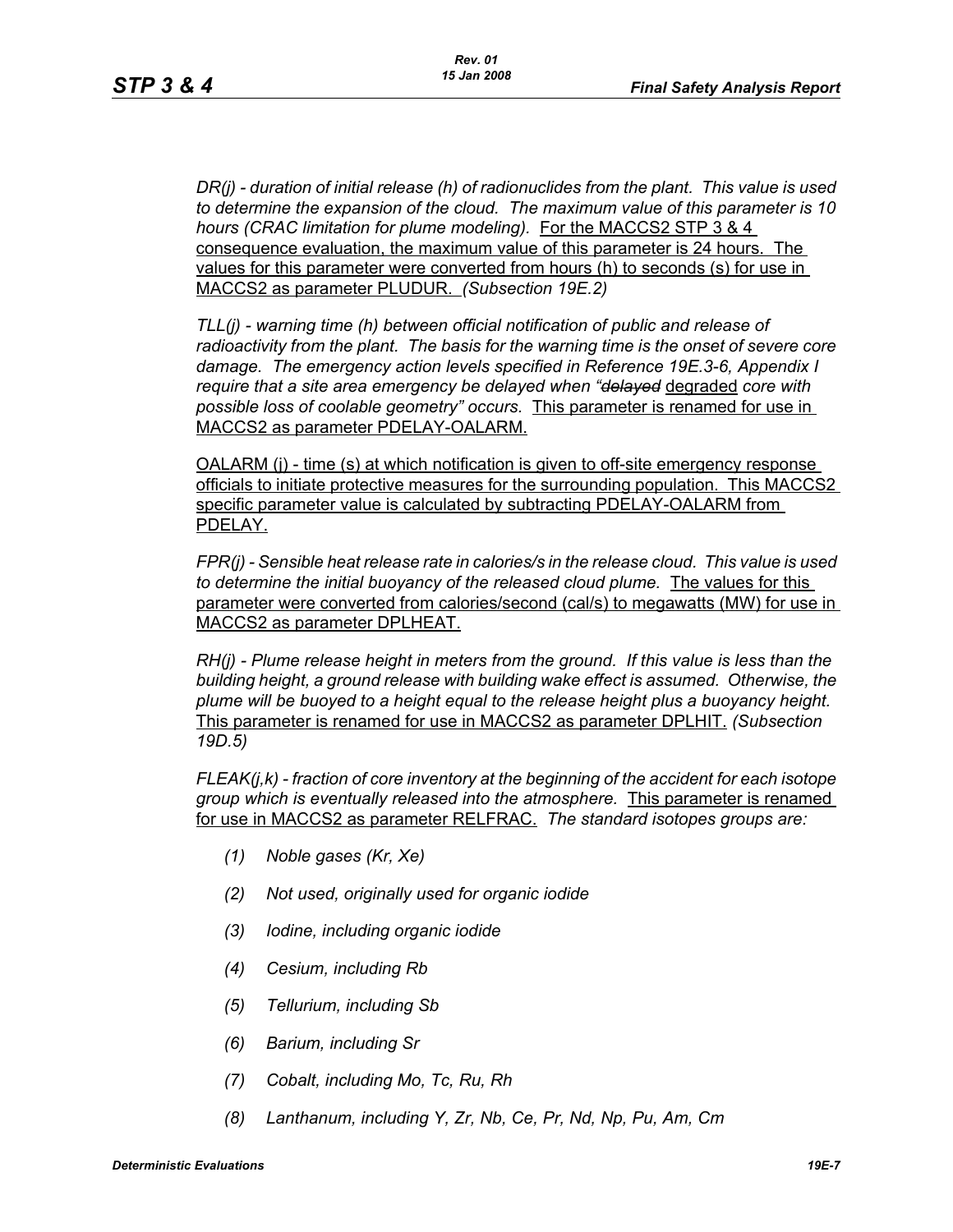# **19E.3.3.3 Results**

 $STP$  DFP  $2.2-5$ 

*The results from the internal events analysis and the seismic event analysis (the average of the individual results over all five meteorological regions evaluated) are shown in Table 19E.3-7. A plot of whole body dose at a distance of 805 m (one-half mile) against cumulative probability is shown in Figure 19E.3-1. Based upon these results, the ABWR meets the established consequence related goals.* These results bound the MACCS2 consequence analysis using site-specific data for STP 3 & 4.

## **19E.3.4 References**

The following supplement is associated with STP DEP 2.2-5

19E.3-10 "Code Manual for MACCS2: Volume 1, User's Guide", NUREG/CR-6613, Sandia National Laboratories, Accident Analysis/Consequence Assessment Department, P.O. Box 5800, Albuquerque, NM 87185-0748.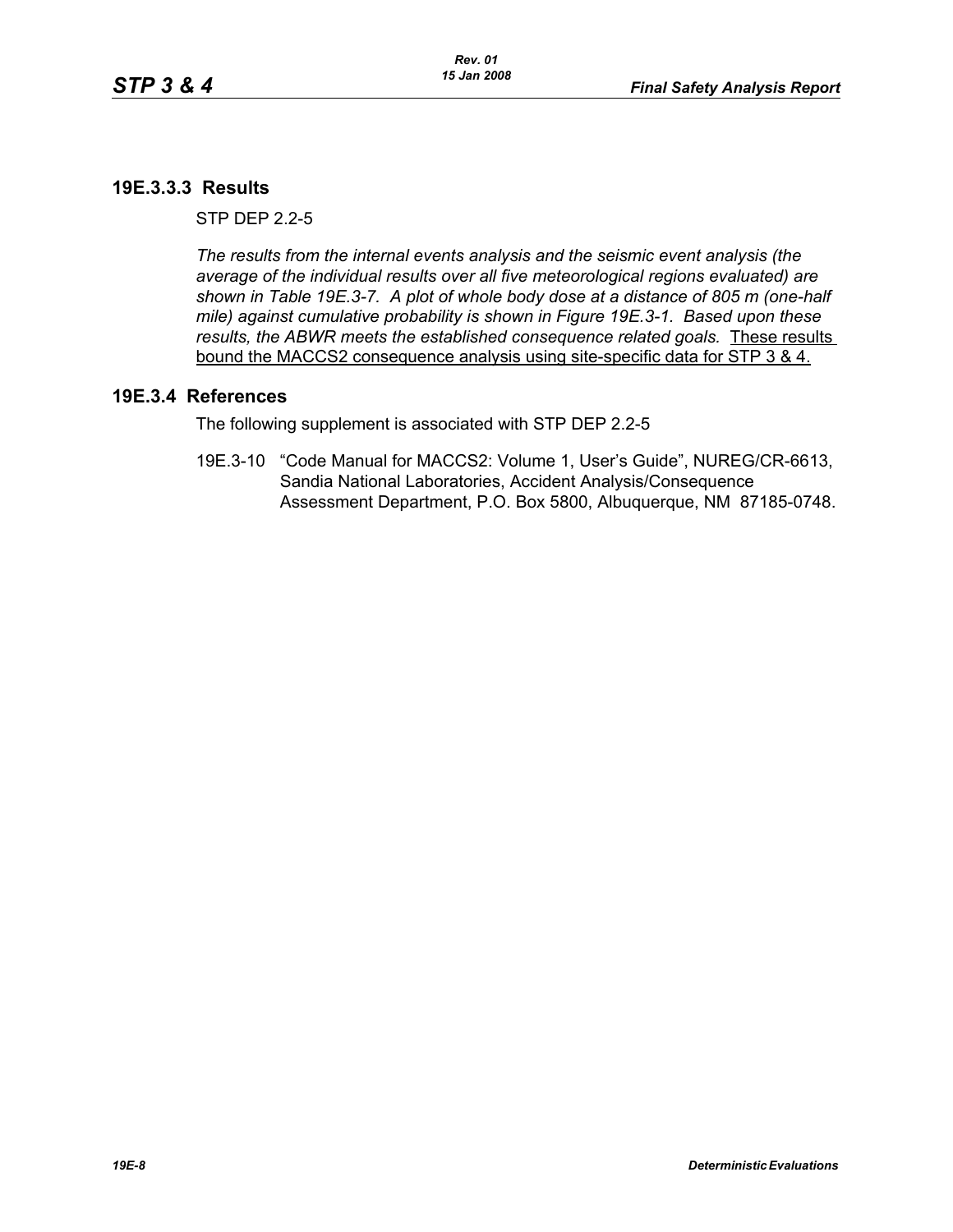| CRAC Mean Population by Geography Sector (people per sq. mi.) |                    |              |             |             |                         |                         |                                  |             |             |             |             |
|---------------------------------------------------------------|--------------------|--------------|-------------|-------------|-------------------------|-------------------------|----------------------------------|-------------|-------------|-------------|-------------|
|                                                               | Radial<br>Interval |              |             |             |                         |                         |                                  |             |             |             |             |
|                                                               | (m <sub>i</sub> )  | <b>NE</b>    |             |             | <b>NW</b>               |                         | S                                |             | W           | <b>SW</b>   |             |
|                                                               | $0 - 5$            | 100          |             |             | 60                      |                         | 30                               |             | 20          | 10          |             |
|                                                               | $5 - 10$           |              | 130         |             | 60                      |                         | 80                               |             | 30          | 20          |             |
|                                                               | $10 - 20$          |              | 170         |             | 90                      |                         | 70                               |             | 60          |             | 30          |
|                                                               | $20 - 30$          |              | 180         |             | 120                     |                         | 100                              |             | 50          |             | 40          |
|                                                               | 30-50              |              | 400t        |             | 100                     |                         | 80                               |             | 40          |             | 130         |
|                                                               |                    |              |             |             |                         |                         | <b>MACCS2 Population Density</b> |             |             |             |             |
|                                                               |                    |              |             |             |                         |                         | Radial Interval (mi.)            |             |             |             |             |
|                                                               |                    | $\mathbf{1}$ | $\mathbf 2$ | $\mathbf 3$ | $\overline{\mathbf{4}}$ | $\sqrt{5}$              | 10                               | 20          | 30          | 40          | 50          |
|                                                               | N                  | 0            | 0           | 22          | 0                       | $\mathbf 0$             | 46                               | 1792        | 744         | 20573       | 12145       |
|                                                               | <b>NNE</b>         | 0            | 0           | $\pmb{0}$   | $\mathbf 0$             | 722                     | 244                              | 31089       | 1829        | 6155        | 36110       |
|                                                               | <b>NE</b>          | 0            | 0           | $\mathbf 0$ | $\mathbf 0$             | 45                      | 144                              | 1350        | 14181       | 27129       | 59839       |
|                                                               | <b>ENE</b>         | $\mathbf 0$  | $\mathbf 0$ | $\mathbf 0$ | $\mathbf 0$             | $\mathbf 0$             | 609                              | 393         | 4651        | 39425       | 149296      |
| Geographical Region                                           | E                  | 23           | 0           | $\mathbf 0$ | $\mathbf 0$             | $\overline{\mathbf{4}}$ | 315                              | 120         | 1852        | 200         | 109         |
|                                                               | <b>ESE</b>         | $\mathbf 0$  | 0           | 0           | 103                     | 168                     | 102                              | $\mathbf 3$ | $\pmb{0}$   | $\pmb{0}$   | $\pmb{0}$   |
|                                                               | <b>SE</b>          | 0            | 0           | $\pmb{0}$   | 4                       | 145                     | 1757                             | 19          | 0           | $\pmb{0}$   | 0           |
|                                                               | <b>SSE</b>         | 0            | 0           | $\mathbf 0$ | 0                       | $\mathbf 0$             | 157                              | 170         | $\mathbf 0$ | $\pmb{0}$   | $\mathbf 0$ |
|                                                               | $\mathbf{s}$       | 0            | 0           | $\mathbf 0$ | $\mathbf 0$             | $\mathbf 0$             | $\mathbf 0$                      | $\mathbf 0$ | $\mathbf 0$ | $\mathbf 0$ | $\mathbf 0$ |
|                                                               | <b>SSW</b>         | 0            | 0           | $\mathbf 0$ | 0                       | $\mathbf 0$             | $\mathbf 0$                      | 1           | $\mathbf 0$ | $\mathbf 0$ | $\mathbf 0$ |
|                                                               | <b>SW</b>          | 0            | 0           | 1           | 0                       | 0                       | 110                              | 500         | $\pmb{0}$   | 1622        | 917         |
|                                                               | <b>WSW</b>         | $\mathbf 0$  | 0           | $\mathbf 0$ | 6                       | 9                       | 168                              | 8105        | 1535        | 21538       | 4813        |
|                                                               | W                  | 0            | 0           | $\mathbf 0$ | $\overline{7}$          | $\mathbf 0$             | 165                              | 369         | 1136        | 1830        | 5993        |
|                                                               | <b>WNW</b>         | 0            | 0           | $\mathbf 0$ | $\mathbf 0$             | 6                       | 3313                             | 1681        | 674         | 13247       | 1747        |
|                                                               | <b>NW</b>          | 0            | 0           | $\mathbf 0$ | 28                      | 44                      | 318                              | 685         | 1085        | 2005        | 283         |
|                                                               | <b>NNW</b>         | 0            | 0           | $\pmb{0}$   | $\pmb{0}$               | $\pmb{0}$               | 49                               | 694         | 6167        | 16461       | 2907        |

# **Table 19E.3-2 Population Density**

Note:

CRAC data taken from Reference 19E.3-4, Table 3-2

The MACCS2 population density data for each geographical region shown above is based on year 2000 national census values and have been projected to the year 2060.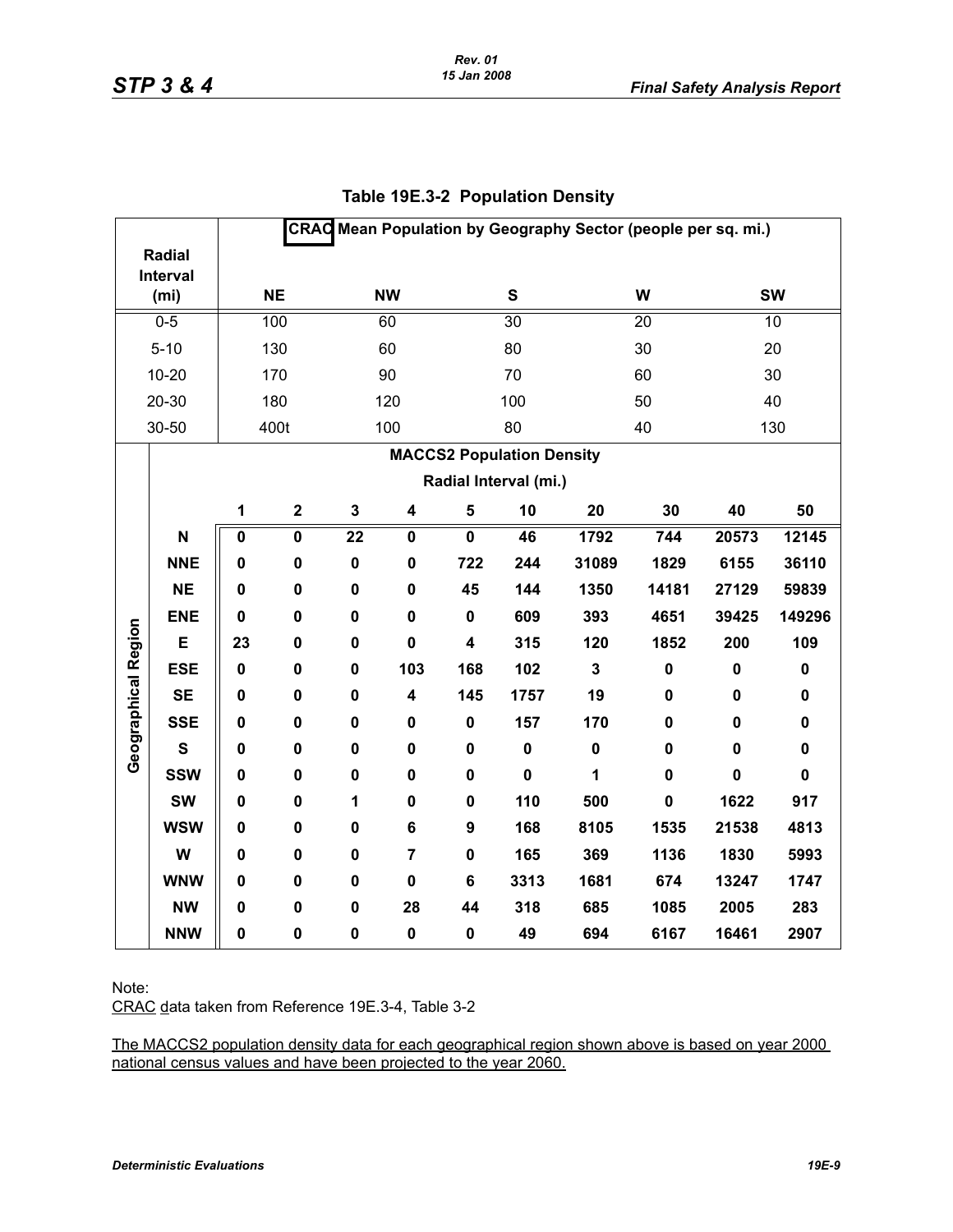|                                                                                                                          | <b>Strategy</b> |              |
|--------------------------------------------------------------------------------------------------------------------------|-----------------|--------------|
| <b>CRAC</b> Parameter                                                                                                    | 1               | $\mathbf{2}$ |
| <b>Fraction of Population Evacuating</b>                                                                                 | 0.95            | 0.05         |
| Time Delay Before Evacuation - h                                                                                         | 1.5             | 0            |
| Evacuation Speed - m/s (mph)                                                                                             | 4.47(10)        | 0            |
| Maximum Distance of Evacuation – m (mi)                                                                                  | 4827 (3)        | 0            |
| Distance Moved by Evacuees – m (mi)                                                                                      | 1260(7)         | 0            |
| Sheltering Radius - m (mi)                                                                                               | 24140 (15)      | 0            |
|                                                                                                                          |                 |              |
| <b>MACCS2 Parameter</b>                                                                                                  | <b>Value</b>    |              |
| <b>Fraction of Population Evacuating</b>                                                                                 | 0.95            |              |
| The Furthest Ring in Which Evacuees Will Incur Exposures - Ring<br>Number (mi)                                           | 6(10)           |              |
| <b>Travel Point</b>                                                                                                      | <b>Boundary</b> |              |
| Evacuation Speed - m/s (mph)                                                                                             | 2.73(6.1)       |              |
| <b>Evacuation Type</b>                                                                                                   | Radial          |              |
| Duration of the Early Phase of Evacuation - s                                                                            | 86400           |              |
| Duration of the Middle Phase of Evacuation - s                                                                           | 0               |              |
| Reference time point for actions in the evacuation and sheltering zone.                                                  | <b>Alarm</b>    |              |
| The Number of Radial Spatial Elements (i.e., contiguous rings)<br><b>Comprising the Sheltering and Evacuation Region</b> | 6               |              |
| Delay To Take Shelter - s (h)                                                                                            | 7200 (2.0)      |              |
| Delay That Elapses from the Beginning of the Shelter Period to When<br>Individuals Begin their Evacuation - s            | 0               |              |

# **Table 19E.3-3 Evacuation Parameters**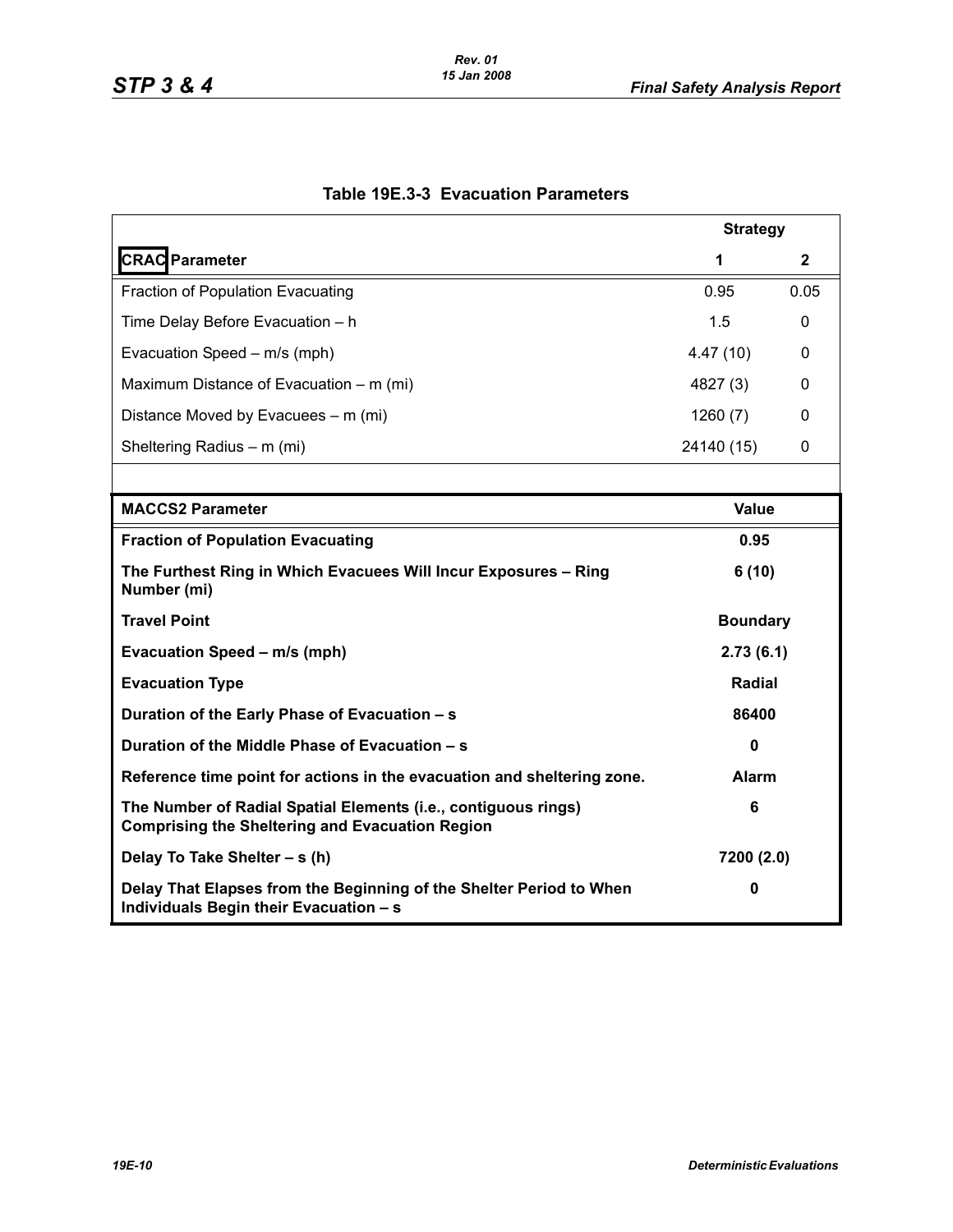| <b>Parameter</b>                                                                 | <b>Definition</b>                                                                                                                                                                                                                                                                                                                                                                                   |
|----------------------------------------------------------------------------------|-----------------------------------------------------------------------------------------------------------------------------------------------------------------------------------------------------------------------------------------------------------------------------------------------------------------------------------------------------------------------------------------------------|
| Fraction of Population Evacuating                                                | Fraction of population following the evacuation<br>strategy.                                                                                                                                                                                                                                                                                                                                        |
| Time Delay Before Evacuating                                                     | Time between notice to evacuate and start of<br>evacuation.                                                                                                                                                                                                                                                                                                                                         |
| <b>Evacuation Speed</b>                                                          | Once evacuation begins, it is assumed that the public<br>moves directly outward and away from the plant site at<br>this speed.                                                                                                                                                                                                                                                                      |
| Maximum Distance of Evacuation                                                   | Once evacuation begins, individuals within this<br>distance are assumed to evacuate as above with their<br>exposure determined by detailed tracking of their<br>position relative to the radioactive cloud plume. People<br>living beyond this distance are assumed to not be<br>evacuated initially. They are assumed to be exposed<br>to ground contamination for 24 hours and then<br>evacuated. |
| Distance moved by Evacuees before Sheltering                                     | Distance at which evacuees are assumed to take<br>shelter. This parameter is nominally designed to<br>represent the use of prearranged evacuation shelters.                                                                                                                                                                                                                                         |
| <b>Sheltering Radius</b>                                                         | People living within this distance are assumed to take<br>shelter if they do not evacuate. Sheltering is assumed<br>for 24 hours at which time these people are assumed<br>to be relocated out of the contaminated area, without<br>further exposure.                                                                                                                                               |
| <b>MACCS2 Specific Parameter</b>                                                 | <b>Definition</b>                                                                                                                                                                                                                                                                                                                                                                                   |
| <b>Delay To Take Shelter</b>                                                     | For each distance ring in the shelter/evacuate<br>region, this variable defines the delay to take<br>shelter (seconds) for resident individuals.                                                                                                                                                                                                                                                    |
| The Furthest Ring in Which Evacuees Will<br><b>Incur Exposures - Ring Number</b> | Defines the furthest ring in which evacuees will<br>incur exposures. When evacuees exit this ring and<br>proceed to the next outermost ring, no further<br>exposures are incurred.                                                                                                                                                                                                                  |
| <b>Travel Point</b>                                                              | Assures evacuees clear 10 mile EPZ                                                                                                                                                                                                                                                                                                                                                                  |
| <b>Evacuation Type</b>                                                           | Defines whether a radial or network evacuation is<br>to be modeled. If the radial option is chosen, the<br>code automatically generates a network path<br>where all individuals travel radially outward. For a<br>network evacuation, addition data must be entered<br>by the user.                                                                                                                 |

# **Table 19E.3-4 Evacuation Parameter Definition**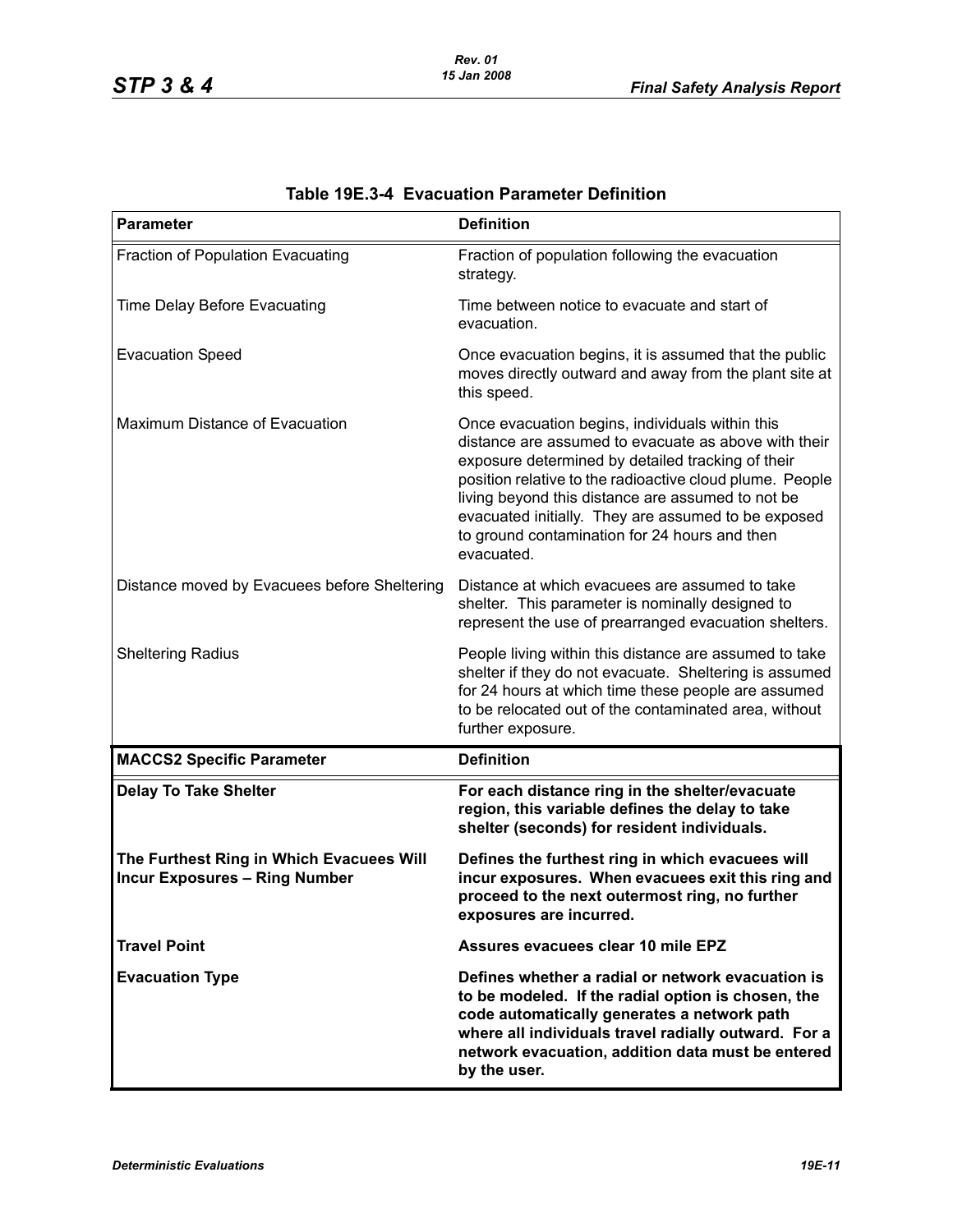| <b>MACCS2 Specific Parameter</b>                                                                                     | <b>Definition</b>                                                                                                                                                                                                                                                                                                                             |
|----------------------------------------------------------------------------------------------------------------------|-----------------------------------------------------------------------------------------------------------------------------------------------------------------------------------------------------------------------------------------------------------------------------------------------------------------------------------------------|
| Duration of the Early Phase of Evacuation                                                                            | The duration (seconds) of the early phase of<br>evacuation that begins when the sheltering period<br>has elapsed. During this period, evacuees travel at<br>the rate specified by the evacuation speed<br>(ESPEED)                                                                                                                            |
| Duration of the Middle Phase of Evacuation                                                                           | Defines the duration (seconds) of the middle phase<br>of evacuation. This period begins when the early-<br>phase evacuation period has elapsed. During this<br>period, evacuees travel at the rate specified by<br>ESPEED(2). When this period has elapsed,<br>evacuees travel at the rate specified by ESPEED(3)                             |
| Reference time point for actions in the<br>evacuation and sheltering zone.                                           | If ALARM is chosen, the reference time point for<br>these actions is the off-site alarm time (OALARM)<br>as defined in the ATMOS source term definition. If<br>ARRIVAL is chosen, the reference time for<br>evacuation and sheltering actions is the arrival of<br>the first plume at the spatial element.                                    |
| The Number of Radial Spatial Elements (i.e.,<br>contiguous rings) Comprising the Sheltering<br>and Evacuation Region | The region where individuals are subject to<br>sheltering and/or evacuation                                                                                                                                                                                                                                                                   |
| Delay That Elapses from the Beginning of the<br><b>Shelter Period to When Individuals Begin</b><br>their Evacuation  | For each distance ring in the shelter/evacuate<br>region, this variable defines the duration of the<br>sheltering period (seconds) that is to occur before<br>evacuation begins for residents. When DLTEVA is<br>specified as 0, evacuation will occur with no<br>additional delay (that is, there is no shelter period<br>at that distance). |

# **Table 19E.3-4 Evacuation Parameter Definition (Continued)**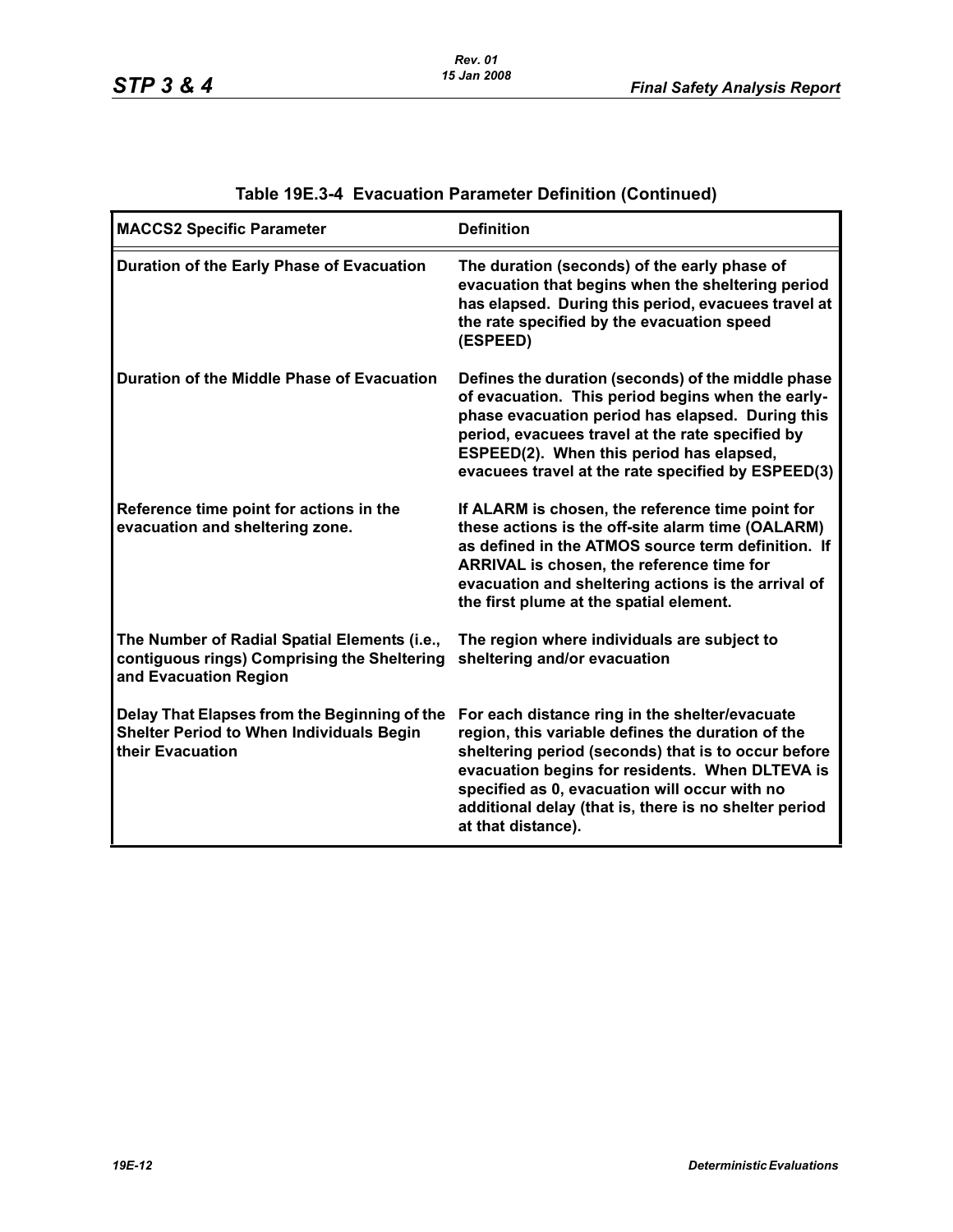#### *Rev. 01 15 Jan 2008*

|                          |          | TL             | DR                                 | TLL)       | <b>FPR</b>      | <b>RH</b> |                        | <b>Release Fractionst</b> |                |
|--------------------------|----------|----------------|------------------------------------|------------|-----------------|-----------|------------------------|---------------------------|----------------|
| <b>Accident</b>          | $P(i)^*$ | (hr)           | (hr)                               | (hr)       | (cal/s)         | (m)       | <b>NG</b>              | lodine                    | Cesium         |
| <b>NCL</b>               |          | 2.7            | 10                                 | 1.7        | $3.3E + 5$      | 37        | 0.044                  | 2.3E-05                   | 2.3E-05        |
| Case1                    |          | 20             | $\mathbf{1}$                       | 19.2       | $3.3E + 5$      | 37        | $\mathbf{1}$           | 1.5E-07                   | 1.3E-05        |
| <b>LCHPFSRN</b>          |          |                |                                    |            |                 |           |                        |                           |                |
| <b>LCHPPSRN</b>          |          |                |                                    |            |                 |           |                        |                           |                |
| <b>LBLCFSRN</b>          |          |                |                                    |            |                 |           |                        |                           |                |
| <b>SBRCPFRN</b>          |          |                |                                    |            |                 |           |                        |                           |                |
| <b>LCLPPFRN</b>          |          |                |                                    |            |                 |           |                        |                           |                |
| <b>LCPFSRN</b>           |          |                |                                    |            |                 |           |                        |                           |                |
| CASE <sub>2</sub>        |          | 19             | $\mathbf{1}$                       | 18.2       | $3.3E + 5$      | 37        | $\mathbf{1}$           | 5.0E-06                   | 5.0E-06        |
| <b>LCLPPFCR</b>          |          |                |                                    |            |                 |           |                        |                           |                |
| <b>LCLPFSCR</b>          |          |                |                                    |            |                 |           |                        |                           |                |
| CASE <sub>3</sub>        |          | 50             | 10                                 | 49.2       | $3.3E + 5$      | 37        | $\mathbf{1}$           | 2.8E-04                   | 2.2E-03        |
| LCHPFSD90                |          |                |                                    |            |                 |           |                        |                           |                |
| CASE 4                   |          | 20             | $\mathbf{1}$                       | 19.2       | $3.3E + 5$      | 37        | $\mathbf{1}$           | 1.6E-03                   | 1.6E-03        |
| DF100FSR                 |          |                |                                    |            |                 |           |                        |                           |                |
| DF100PFR                 |          |                |                                    |            |                 |           |                        |                           |                |
| CASE <sub>5</sub>        |          | 19             | 1                                  | 18.2       | $3.3E + 5$      | 37        | $\mathbf{1}$           | 6.0E-03                   | 5.3E-04        |
| <b>LBLCPFRN</b>          |          |                |                                    |            |                 |           |                        |                           |                |
| CASE 6                   |          | 19             | 10                                 | 18.2       | $3.3E + 5$      | 37        | 1                      | 3.1E-02                   | 7.7E-02        |
| LCHPPSD90                |          |                |                                    |            |                 |           |                        |                           |                |
| LBLCPFD90                |          |                |                                    |            |                 |           |                        |                           |                |
| LBLCFSD90                |          |                |                                    |            |                 |           |                        |                           |                |
| CASE 7                   |          | 20             | 10                                 | 19.2       | $3.3E + 5$      | 37        | $\mathbf{1}$           | 8.9E-02                   | 9.9E-02        |
| LCLPFSD90                |          |                |                                    |            |                 |           |                        |                           |                |
| <b>LCHPPFPM</b>          |          |                |                                    |            |                 |           |                        |                           |                |
| LCLPPFD90                |          |                |                                    |            |                 |           |                        |                           |                |
| CASE <sub>8</sub>        |          | $\overline{2}$ | 10                                 | 1.2        | $1.0E + 6$      | 37        | $\mathbf{1}$           | 1.9E-01                   | 2.5E-01        |
| <b>LCHPPFEH</b>          |          |                |                                    |            |                 |           |                        |                           |                |
| <b>LCHPPFBR</b>          |          |                |                                    |            |                 |           |                        |                           |                |
| <b>LCHPPFBD</b>          |          |                |                                    |            |                 |           |                        |                           |                |
| CASE 9                   |          | 23.6           | 10                                 | 12.2       | $3.3E + 5$      | 37        | 1                      | 3.7E-01                   | 3.6E-01        |
| SBRCPFD90                |          |                |                                    |            |                 |           |                        |                           |                |
|                          |          |                |                                    |            |                 |           |                        |                           |                |
| <b>MACCS2 Parameters</b> |          | $\ddagger$     | PDELAY PLUDUR OALARM<br>$\ddagger$ | $\ddagger$ | <b>DPLHEAT‡</b> |           | DPLHIT RELFRAC RELFRAC |                           | <b>RELFRAC</b> |
|                          |          | (sec)          | (sec)                              | (sec)      | (MW)            | (m)       | <b>Noble</b>           | lodine                    | Cesium         |
| <b>NCL</b>               |          | 9720           | 36000                              | 3600       | 1.38            | 37        | 0.044                  | 2.30E-05                  | 2.30E-05       |
| CASE <sub>1</sub>        |          | 72000          | 3600                               | 2880       | 1.38            | 37        | 1                      | 1.50E-07                  | 1.30E-05       |
| <b>CASE 2</b>            |          | 68400          | 3600                               | 2880       | 1.38            | 37        | 1                      | 5.00E-06                  | 5.00E-06       |

## **Table 19E.3-6 Event Release Parameters**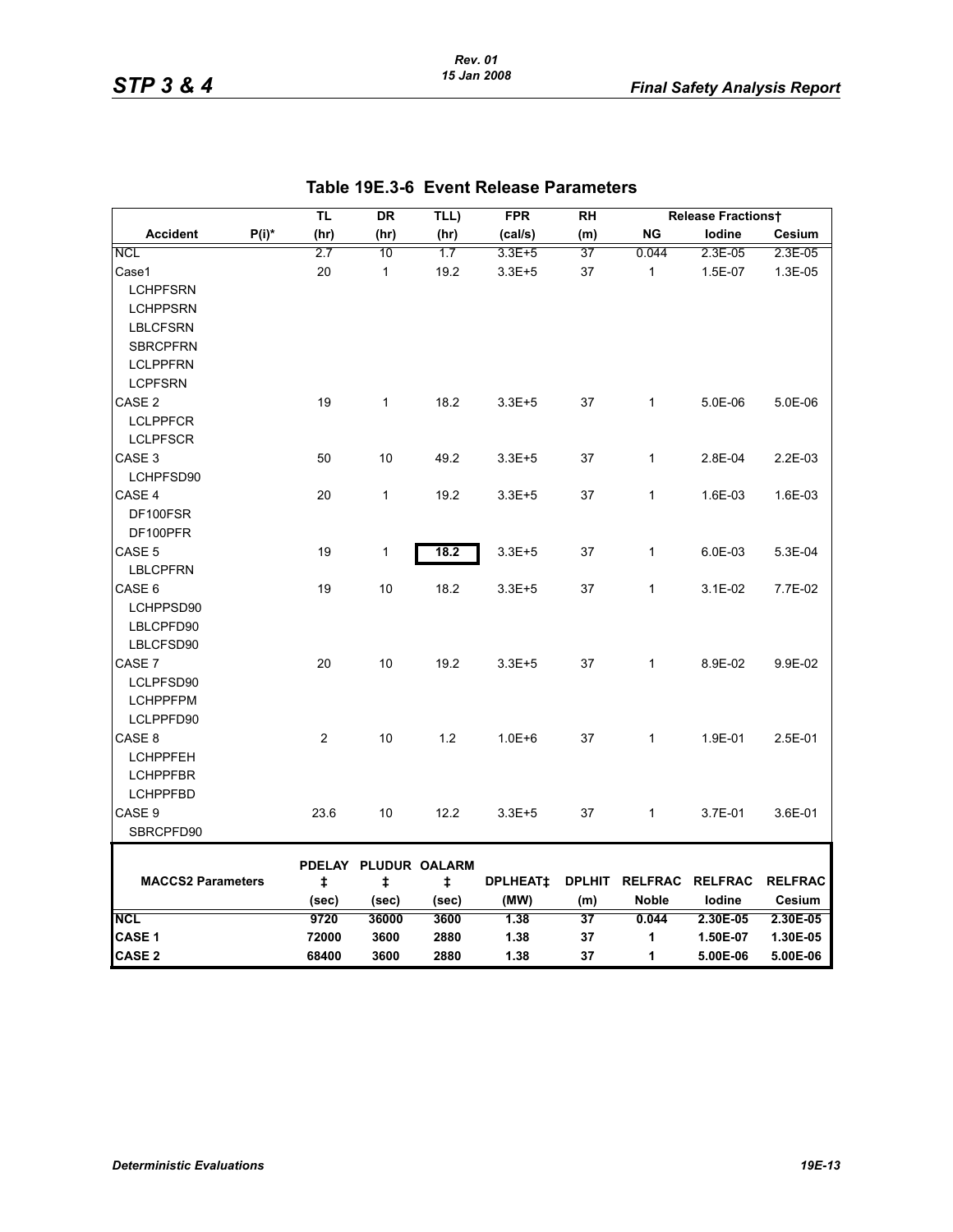| <b>MACCS2 Parameters</b> | <b>PDELAY1</b> | <b>PLUDUR1</b> | <b>OALARM‡</b> | <b>DPLHEAT1</b> | <b>DPLHIT</b> | <b>RELFRAC</b> | <b>RELFRAC</b> | <b>RELFRAC</b> |
|--------------------------|----------------|----------------|----------------|-----------------|---------------|----------------|----------------|----------------|
|                          | (sec)          | (sec)          | (sec)          | ((MW)           | (m)           | <b>Noble</b>   | lodine         | Cesium         |
| <b>CASE 3</b>            | 180000         | 36000          | 2880           | 1.38            | 37            |                | 2.80E-04       | 2.20E-03       |
| <b>CASE 4</b>            | 72000          | 3600           | 2880           | 1.38            | 37            | 1              | 1.60E-03       | 1.60E-03       |
| <b>CASE 5</b>            | 68400          | 3600           | 2880           | 1.38            | 37            | 1              | 6.00E-03       | 5.30E-04       |
| <b>CASE 6</b>            | 68400          | 36000          | 2880           | 1.38            | 37            | 1              | 3.10E-02       | 7.70E-02       |
| <b>CASE 7</b>            | 72000          | 36000          | 2880           | 1.38            | 37            | 1              | 8.90E-02       | 9.90E-02       |
| <b>CASE 8</b>            | 7200           | 36000          | 2880           | 4.19            | 37            | 1              | 1.90E-01       | 2.50E-01       |
| <b>CASE 9</b>            | 84960          | 36000          | 41040          | 1.38            | 37            | 1              | 3.70E-01       | 3.60E-01       |

|  | Table 19E.3-6 Event Release Parameters (Continued) |  |  |
|--|----------------------------------------------------|--|--|
|--|----------------------------------------------------|--|--|

\* *Probabilities not part of DCD (Refer to SSAR)*

*† Group 5-8 negligible release*

‡ Event Release Parameters Converted To MACCS2 Format

#### **Note:**

*See Subsection 19E.3.2.2 for definitions of parameters in this table.*

Table Updated based on ABWR SSAR Table 19E.3-6 (Amendment 31), Case 5, TLL (PDELAY-OALARM) Value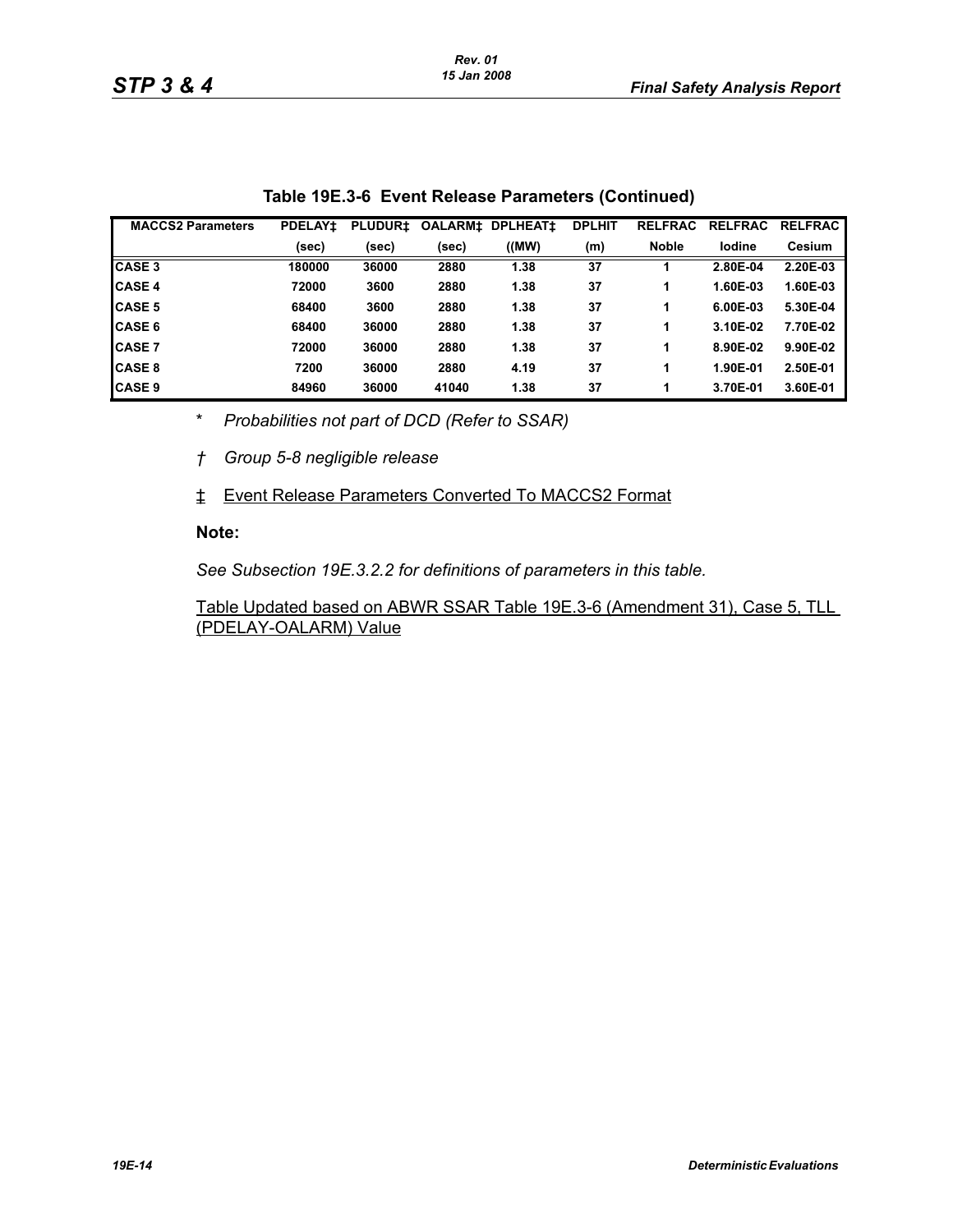|                              | Table 192.3-0 Meteorological Data Collected                          |                                                                                |
|------------------------------|----------------------------------------------------------------------|--------------------------------------------------------------------------------|
| <b>Years Data Gathered</b>   | <b>Data Collected</b>                                                | <b>Source</b>                                                                  |
| 1997, 1999, 2000             | <b>Wind Speed</b><br><b>Wind Direction</b><br><b>Stability Class</b> | STP 3 & 4 Site Analysis Team Supplied<br>Data                                  |
| 1997, 1998, 1999, 2000, 2001 | Precipitation<br><b>Air Temperature</b><br><b>Dew Point</b>          | <b>National Weather Service - Palacios</b><br><b>Municipal Airport Station</b> |

**Table 19E.3-8 Meteorological Data Collected**

# **Table 19E.3-9 Land Fraction**

|                     |              |      |                  |      |      |      | Radial Interval (mi) |      |      |      |      |
|---------------------|--------------|------|------------------|------|------|------|----------------------|------|------|------|------|
|                     |              | 1    | $\boldsymbol{2}$ | 3    | 4    | 5    | 10                   | 20   | 30   | 40   | 50   |
|                     | N            | 1.00 | 1.00             | 1.00 | 1.00 | 1.00 | 1.00                 | 1.00 | 1.00 | 1.00 | 1.00 |
|                     | <b>NNE</b>   | 1.00 | 1.00             | 1.00 | 1.00 | 1.00 | 1.00                 | 1.00 | 1.00 | 1.00 | 1.00 |
|                     | <b>NE</b>    | 1.00 | 1.00             | 1.00 | 1.00 | 1.00 | 1.00                 | 1.00 | 1.00 | 1.00 | 1.00 |
|                     | <b>ENE</b>   | 1.00 | 1.00             | 1.00 | 1.00 | 1.00 | 1.00                 | 1.00 | 1.00 | 1.00 | 0.93 |
|                     | Е            | 1.00 | 1.00             | 1.00 | 1.00 | 1.00 | 1.00                 | 0.98 | 0.65 | 0.22 | 0.03 |
| Geographical Region | <b>ESE</b>   | 1.00 | 1.00             | 1.00 | 1.00 | 1.00 | 1.00                 | 0.32 | 0.01 | 0.00 | 0.00 |
|                     | <b>SE</b>    | 1.00 | 1.00             | 0.80 | 1.00 | 1.00 | 0.98                 | 0.14 | 0.00 | 0.00 | 0.00 |
|                     | <b>SSE</b>   | 1.00 | 1.00             | 0.60 | 1.00 | 1.00 | 0.95                 | 0.20 | 0.00 | 0.00 | 0.00 |
|                     | $\mathbf{s}$ | 1.00 | 1.00             | 0.60 | 1.00 | 1.00 | 0.95                 | 0.12 | 0.00 | 0.00 | 0.00 |
|                     | <b>SSW</b>   | 1.00 | 1.00             | 0.60 | 1.00 | 1.00 | 1.00                 | 0.31 | 0.03 | 0.01 | 0.00 |
|                     | <b>SW</b>    | 1.00 | 1.00             | 1.00 | 1.00 | 1.00 | 0.98                 | 0.27 | 0.00 | 0.53 | 0.56 |
|                     | <b>WSW</b>   | 1.00 | 1.00             | 1.00 | 1.00 | 1.00 | 0.84                 | 0.93 | 0.75 | 0.56 | 1.00 |
|                     | W            | 1.00 | 1.00             | 1.00 | 1.00 | 1.00 | 1.00                 | 1.00 | 1.00 | 0.98 | 1.00 |
|                     | <b>WNW</b>   | 1.00 | 1.00             | 1.00 | 1.00 | 1.00 | 1.00                 | 1.00 | 1.00 | 1.00 | 1.00 |
|                     | <b>NW</b>    | 1.00 | 1.00             | 1.00 | 1.00 | 1.00 | 1.00                 | 1.00 | 1.00 | 1.00 | 1.00 |
|                     | <b>NNW</b>   | 1.00 | 1.00             | 1.00 | 1.00 | 1.00 | 1.00                 | 1.00 | 1.00 | 1.00 | 1.00 |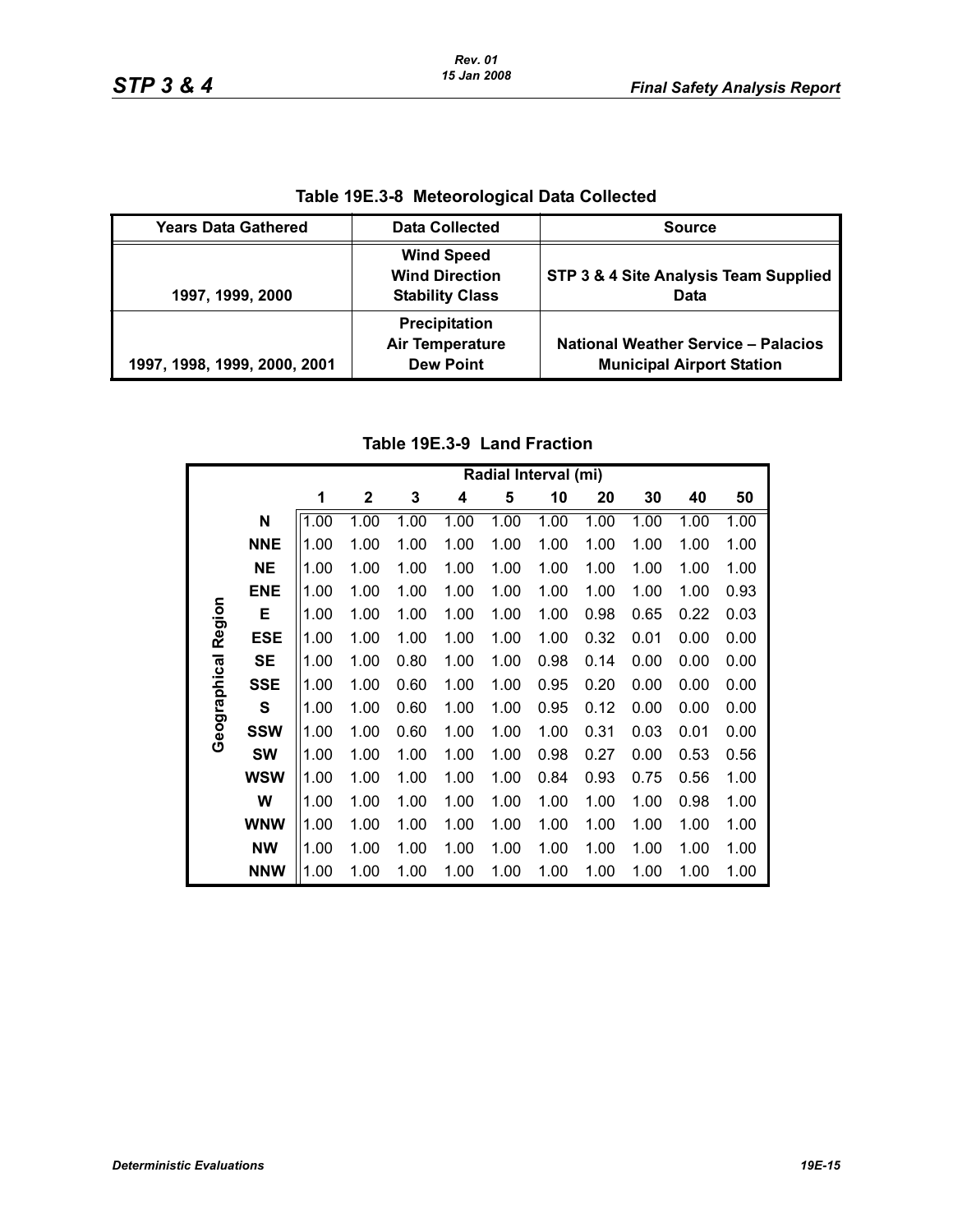|              |            | Radial Interval (mi)    |                         |   |   |   |                         |    |                         |    |                |  |
|--------------|------------|-------------------------|-------------------------|---|---|---|-------------------------|----|-------------------------|----|----------------|--|
|              |            | 1                       | 2                       | 3 | 4 | 5 | 10                      | 20 | 30                      | 40 | 50             |  |
|              | N          | $\overline{\mathbf{2}}$ | $\overline{\mathbf{3}}$ | 3 | 3 | 3 | $\overline{\mathbf{3}}$ | 4  | $\overline{\mathbf{5}}$ | 6  | $\overline{7}$ |  |
|              | <b>NNE</b> | $\overline{\mathbf{2}}$ | 3                       | 3 | 3 | 3 | 3                       | 3  | 8                       | 9  | 10             |  |
|              | <b>NE</b>  | $\mathbf 2$             | 3                       | 3 | 3 | 3 | 3                       | 3  | 11                      | 12 | 13             |  |
|              | <b>ENE</b> | $\overline{2}$          | 3                       | 3 | 3 | 3 | 3                       | 3  | 14                      | 12 | 12             |  |
|              | Е          | $\overline{2}$          | 3                       | 3 | 3 | 3 | 3                       | 3  | 15                      | 16 | 12             |  |
| Region       | <b>ESE</b> | $\overline{\mathbf{2}}$ | 3                       | 3 | 3 | 3 | 3                       | 17 | 3                       | 1  | 1              |  |
|              | <b>SE</b>  | $\mathbf 2$             | 3                       | 3 | 3 | 3 | 3                       | 18 | 1                       | 1  | 1              |  |
|              | <b>SSE</b> | $\mathbf 2$             | 3                       | 3 | 3 | 3 | 3                       | 3  | 1                       | 1  | 1              |  |
| Geographical | S          | $\overline{2}$          | 3                       | 3 | 3 | 3 | 3                       | 3  | 1                       | 1  | 1              |  |
|              | <b>SSW</b> | $\mathbf 2$             | 3                       | 3 | 3 | 3 | 3                       | 19 | 3                       | 20 | 1              |  |
|              | <b>SW</b>  | $\mathbf 2$             | 3                       | 3 | 3 | 3 | 3                       | 21 | 1                       | 20 | 20             |  |
|              | <b>WSW</b> | $\overline{\mathbf{2}}$ | 3                       | 3 | 3 | 3 | 3                       | 22 | 23                      | 24 | 25             |  |
|              | W          | $\overline{\mathbf{2}}$ | 3                       | 3 | 3 | 3 | 3                       | 26 | 27                      | 28 | 29             |  |
|              | <b>WNW</b> | $\overline{\mathbf{2}}$ | 3                       | 3 | 3 | 3 | 3                       | 30 | 27                      | 27 | 31             |  |
|              | <b>NW</b>  | $\mathbf 2$             | 3                       | 3 | 3 | 3 | 3                       | 32 | 33                      | 34 | 35             |  |
|              | <b>NNW</b> | $\mathbf 2$             | 3                       | 3 | 3 | 3 | 3                       | 36 | 37                      | 37 | 38             |  |

| Table 19E.3-10 Region Index |  |
|-----------------------------|--|
|                             |  |

# **Table 19E.3-11 Crop Season and Share**

|              |                                       |                       |                       | (Fraction of the Site-   |
|--------------|---------------------------------------|-----------------------|-----------------------|--------------------------|
|              |                                       | Day of Year           | Day of Year           | <b>Averaged Farmland</b> |
|              |                                       | <b>Growing Season</b> | <b>Growing Season</b> | Devoted to this          |
| <b>Index</b> | Crop                                  | <b>Begins</b>         | <b>Ends</b>           | Crop                     |
|              | <b>PASTURE</b>                        | 90.0                  | 270.0                 | 0.801716                 |
| $\mathbf{2}$ | <b>STORED FORAGE</b>                  | 150.0                 | 240.0                 | 0.031869                 |
| 3            | <b>GRAINS</b>                         | 150.0                 | 240.0                 | 0.159238                 |
| 4            | <b>GRN LEAFY</b><br><b>VEGETABLES</b> | 150.0                 | 240.0                 | 0.000035                 |
| 5            | <b>OTHER FOOD CROPS</b>               | 150.0                 | 240.0                 | 0.003029                 |
| 6            | <b>LEGUMES AND SEEDS</b>              | 150.0                 | 240.0                 | 0.018213                 |
| 7            | <b>ROOTS AND TUBERS</b>               | 150.0                 | 240.0                 | 0.000046                 |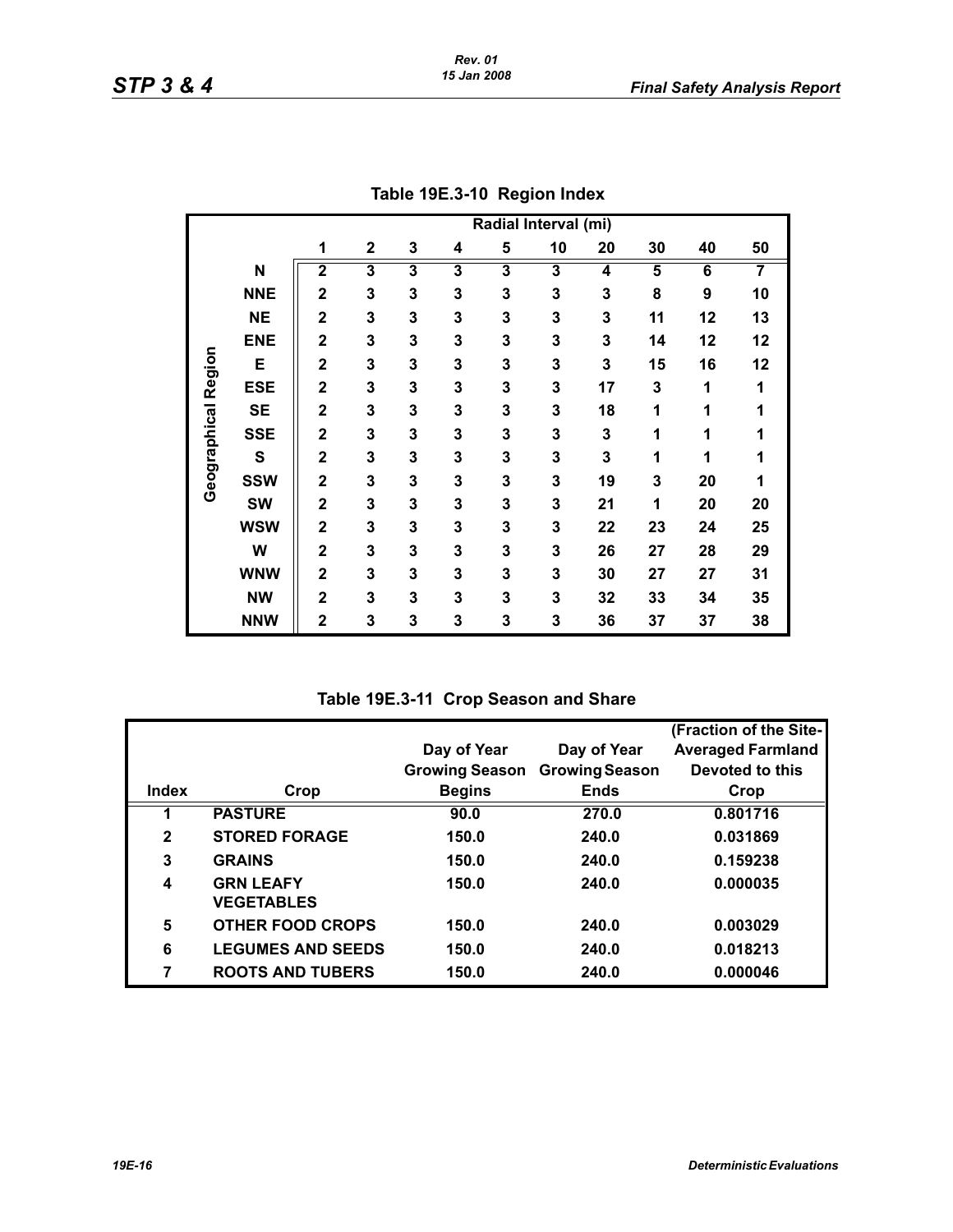|                         |                  |                     | <b>Fraction of Farm</b> |                     |                 |                  |
|-------------------------|------------------|---------------------|-------------------------|---------------------|-----------------|------------------|
|                         |                  | <b>Fraction of</b>  | <b>Sales Resulting</b>  | <b>Total Annual</b> | <b>Farmland</b> | <b>Nonfarm</b>   |
|                         |                  | <b>Land Devoted</b> | from Dairy              | <b>Farm Sales</b>   | <b>Property</b> | <b>Property</b>  |
| <b>Region</b>           | <b>Region</b>    | to Farming in       | <b>Production in</b>    | for the             | Value for the   | <b>Value for</b> |
| <b>Index</b>            | <b>Name</b>      | <b>Region</b>       | Region                  | <b>Region</b>       | Region          | the Region       |
| 1                       | <b>WATER</b>     | 0.000               | 0.000                   | 0.0                 | 0.0             | 0.0              |
| $\mathbf 2$             | <b>WITHIN1MI</b> | 0.000               | 0.003                   | 461.9               | 2505.6          | 72253.9          |
| 3                       | <b>REGION-3</b>  | 0.868               | 0.003                   | 461.9               | 2505.6          | 72253.9          |
| 4                       | <b>REGION-4</b>  | 0.869               | 0.003                   | 463.7               | 2511.9          | 71755.4          |
| 5                       | <b>REGION-5</b>  | 0.909               | 0.002                   | 553.5               | 2828.9          | 46678.8          |
| 6                       | <b>REGION-6</b>  | 0.907               | 0.002                   | 555.9               | 2953.4          | 43907.9          |
| $\overline{\mathbf{r}}$ | <b>REGION-7</b>  | 0.839               | 0.001                   | 449.1               | 3697.2          | 53348.9          |
| 8                       | <b>REGION-8</b>  | 0.836               | 0.002                   | 414.6               | 2790.9          | 69730.6          |
| 9                       | <b>REGION-9</b>  | 0.747               | 0.000                   | 288.3               | 3827.1          | 65459.2          |
| 10                      | <b>REGION-10</b> | 0.740               | 0.000                   | 292.5               | 4719.7          | 67010.7          |
| 11                      | <b>REGION-11</b> | 0.740               | 0.001                   | 264.3               | 3410.3          | 71721.1          |
| 12                      | <b>REGION-12</b> | 0.692               | 0.000                   | 190.9               | 3746.1          | 71523.3          |
| 13                      | <b>REGION-13</b> | 0.695               | 0.000                   | 196.1               | 3795.7          | 71293.4          |
| 14                      | REGION-14        | 0.787               | 0.002                   | 336.5               | 3079.4          | 71916.0          |
| 15                      | <b>REGION-15</b> | 0.861               | 0.003                   | 450.3               | 2558.6          | 72222.7          |
| 16                      | <b>REGION-16</b> | 0.706               | 0.000                   | 212.3               | 3648.0          | 71581.1          |
| 17                      | <b>REGION-17</b> | 0.868               | 0.003                   | 461.9               | 2505.6          | 72253.9          |
| 18                      | REGION-18        | 0.868               | 0.003                   | 461.9               | 2505.6          | 72253.9          |
| 19                      | <b>REGION-19</b> | 0.868               | 0.003                   | 461.9               | 2505.6          | 72253.9          |
| 20                      | <b>REGION-20</b> | 0.756               | 0.000                   | 188.4               | 2144.9          | 184015.7         |
| 21                      | <b>REGION-21</b> | 0.868               | 0.003                   | 459.9               | 2502.9          | 73075.7          |
| 22                      | <b>REGION-22</b> | 0.868               | 0.002                   | 384.9               | 2538.3          | 72728.9          |
| 23                      | <b>REGION-23</b> | 0.801               | 0.000                   | 199.1               | 2331.1          | 139913.5         |
| 24                      | <b>REGION-24</b> | 0.762               | 0.000                   | 188.9               | 2164.1          | 178193.8         |
| 25                      | <b>REGION-25</b> | 0.773               | 0.001                   | 183.0               | 2153.1          | 168738.6         |
| 26                      | <b>REGION-26</b> | 0.877               | 0.002                   | 349.0               | 2592.1          | 64046.1          |
| 27                      | <b>REGION-27</b> | 0.887               | 0.000                   | 219.9               | 2691.0          | 54660.8          |
| 28                      | <b>REGION-28</b> | 0.889               | 0.001                   | 210.9               | 2637.7          | 53867.0          |
| 29                      | <b>REGION-29</b> | 0.908               | 0.005                   | 147.7               | 2265.7          | 47203.2          |
| 30                      | REGION-30        | 0.874               | 0.002                   | 382.1               | 2566.7          | 66454.0          |
| 31                      | REGION-31        | 0.888               | 0.000                   | 215.4               | 2664.6          | 54197.3          |
| 32                      | <b>REGION-32</b> | 0.878               | 0.003                   | 482.0               | 2582.7          | 66136.7          |
| 33                      | <b>REGION-33</b> | 0.911               | 0.002                   | 519.7               | 2851.1          | 44524.5          |
| 34                      | REGION-34        | 0.909               | 0.002                   | 491.6               | 2836.1          | 45474.8          |
| 35                      | <b>REGION-35</b> | 0.903               | 0.006                   | 351.9               | 3077.7          | 48125.9          |
| 36                      | REGION-36        | 0.879               | 0.003                   | 486.2               | 2591.2          | 65479.8          |
| 37                      | <b>REGION-37</b> | 0.915               | 0.002                   | 566.9               | 2876.3          | 42929.0          |
| 38                      | <b>REGION-38</b> | 0.905               | 0.002                   | 472.5               | 3092.8          | 44147.4          |

|  | Table 19E.3-12 Regional Economic Data |
|--|---------------------------------------|
|--|---------------------------------------|